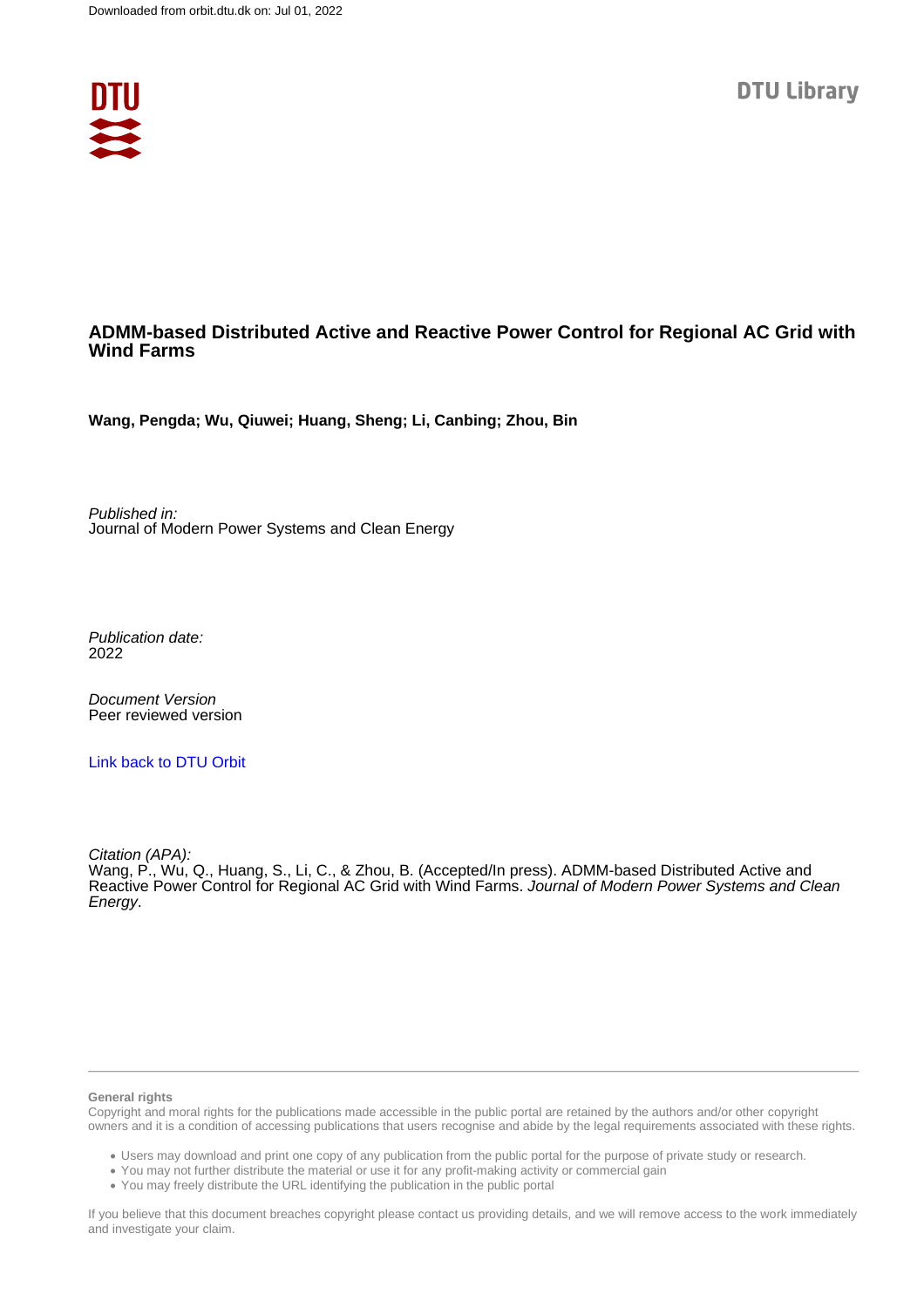# ADMM-based Distributed Active and Reactive Power Control for Regional AC Grid with Wind Farms

Pengda Wang, Qiuwei Wu, Sheng Huang, Canbing Li, and Bin Zhou

*Abstract***—A distributed active and reactive power control (DARPC) strategy based on the alternating direction method of multipliers (ADMM) is proposed for regional AC transmission system (TS) with wind farms (WFs). The proposed DARPC strategy optimizes the power distribution among the WFs to minimize the power losses of the AC TS while tracking the active power reference from the transmission system operator (TSO), and minimize the voltage deviation of the buses inside the WF from the rated voltage as well as power losses of the WF collection system. The optimal power flow (OPF) of the TS is relaxed by using the semidefinite programming (SDP) relaxation while the branch flow model is used to model the collection system of the WF. In the DARPC strategy, the large-scale strongly coupled optimization problem is decomposed by using the ADMM, which are solved in the regional TS controller and WF controllers in parallel without loss of the global optimality. The boundary information is exchanged between the regional TS controller and WF controllers. Compared to the conventional OPF method of the TS with WFs, the optimality and accuracy of the system operation can be improved. Moreover, it efficiently reduces the computation burden of the system controller and eliminates the need of a central controller. The protection of the information privacy can be enhanced. A modified IEEE 9-bus system with two WFs consisting of 64 wind turbines (WTs) is used to validate the proposed DARPC strategy.** 

*Index Terms***—Alternating direction method of multipliers (ADMM), distributed active and reactive power control (DARPC), OPF, semidefinite programming (SDP), wind farm.** 

## I. INTRODUCTION

IND power has been continuously developing due to the WIND power has been continuously developing due to the increasing demand of renewable energy and low-carbon energy policy [1]. With the wind power penetration increasing, the wind power fluctuations and the interaction between largescale wind farms (WFs) and power systems have introduced several technical challenges, e.g., the optimal power allocation, voltage regulation and coordination for the AC transmission system (TS) with WFs [2].

Optimal power flow (OPF) has been widely used to solve the

operation problem of the power system connected WFs. There are a number of papers on OPF-based optimal operation of the power system with WFs [3]-[7]. In [3], a multi-period OPF model was formulated to minimize the operating cost in the grid with offshore WFs. In [4], an OPF-based optimal generation schedule was proposed to minimize the total system cost and operate the system securely with wind power. In [5], an extended OPF model was used to minimize the generation cost of thermal units and wind units in the power system with WFs. In [6], a multi-objective stochastic OPF model was formulated to reduce the operating cost, emission and enhance the voltage stability in the power system with significant wind penetration. In [7], an optimal reactive power dispatch strategy based on OPF was proposed to minimize the voltage stability index in a wind power integrated power system.

For the WF control, the conventional strategy is the proportional distribution (PD) control scheme. The active and reactive power references of wind turbines (WTs) are proportionally distributed according to the available wind power, which is easy to implement [8]. However, the PD control scheme cannot achieve optimal power distribution inside the WF. Several optimization-based dispatch methods have been developed to overcome the disadvantage of the PD scheme and achieve better control performance of the WF. In [9], an optimal power dispatch method was proposed to reduce the production cost and maximize the active power production of the WF. In [10], an optimal active power dispatch strategy was proposed to reduce fatigue loads in WFs with distributed energy storage systems (ESSs). In [11], an optimal reactive power dispatch method was developed to minimize the total losses in the WF.

With the WF expanding both in size and number, if the system operator tries to solve a global optimization problem of the WFs with the TS, it may be difficult to solve a large-scale OPF-based optimization problem with large-scale constraints in seconds. In order to meet the needs of fast calculation of WF dynamic control with strong fluctuations in wind speed, the alternating direction method of multipliers (ADMM) has been applied to

The work was supported in part by Technical University of Denmark (DTU), and in part by China Scholarship Council (No. 201806130202).

P. Wang, Q. Wu (corresponding author) and S. Huang are with the Center for Electric Power and Energy (CEE), Department of Electrical Engineering, Technical University of Denmark (DTU), Kgs. Lyngby 2800, Denmark (e-mail: penwan@elektro.dtu.dk; qw@elektro.dtu.dk; huang98123@163.com).

C. Li is with the School of Electronic Information and Electrical Engineering, Shanghai Jiao Tong University, Shanghai 200240, China (e-mail: licanbing@sjtu.edu.cn).

B. Zhou is with the College of Electrical and Information Engineering, Hunan University, Changsha 410082, China (e-mail: binzhou@hnu.edu.cn).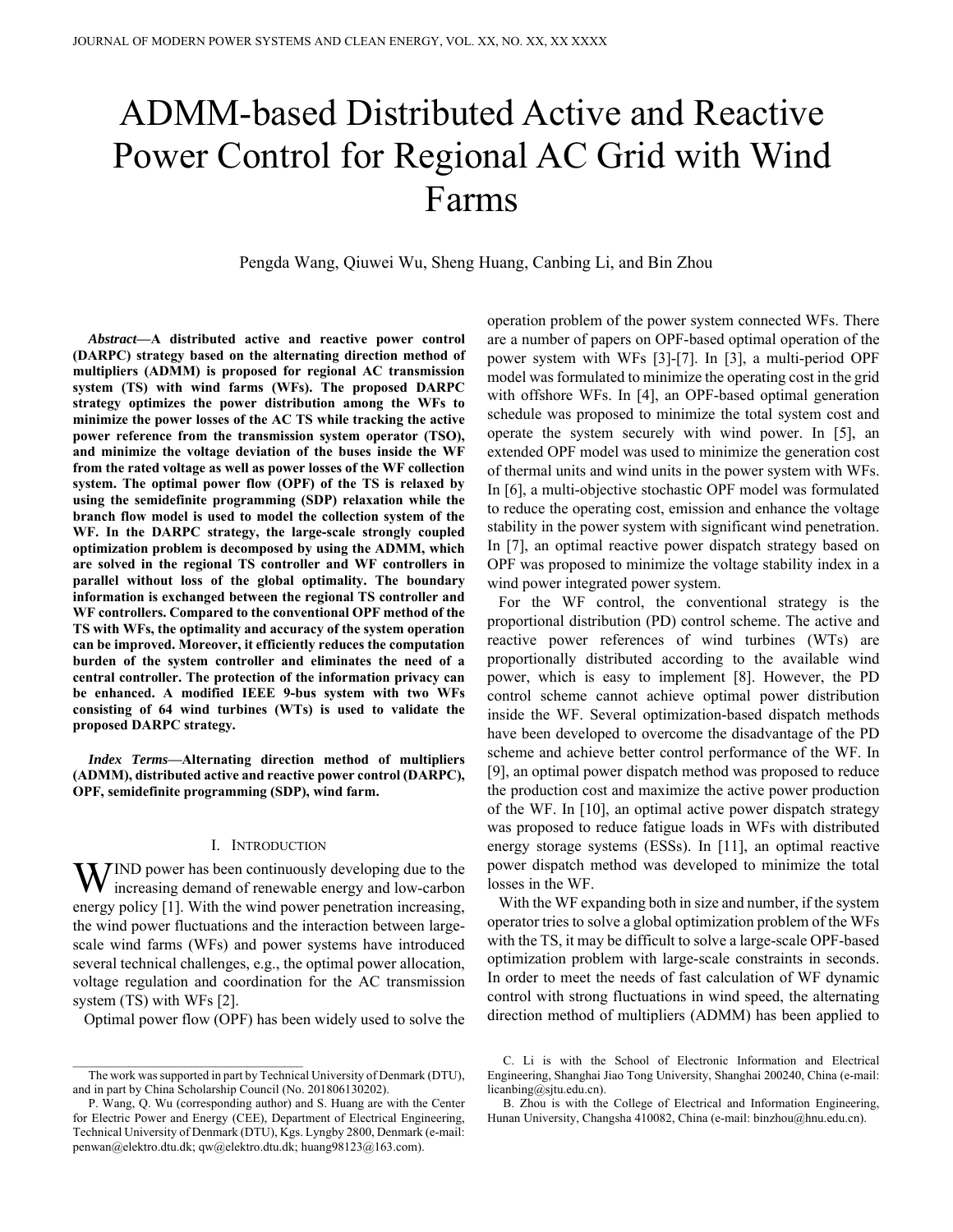reduce the computation burden and communication burden of the controller [24], [25]. The ADMM-based optimization methods have been widely used in the WF optimal control [8], [12]-[15]. In [8], an ADMM-based two-tier active and reactive power control scheme was proposed to achieve the optimal voltage regulation inside the WF cluster. In [12], an ADMMbased voltage control method was proposed for the large-scale WF cluster to coordinate the reactive power output among several WFs and WTs inside each WF. In [13], a model predictive control method based on ADMM was proposed to minimize voltage deviations and reactive power output fluctuations of WTs inside WFs. In [14], an ADMM-based optimal active power control method was proposed for synthetic inertial response of large-scale WFs. The aim is to minimize the differences in the rotor speed of the WTs and the wind energy loss.

In the existing studies, there is no study on the optimal power control for the regional TS with WFs while considering the voltage regulation and power loss management inside WFs. With the WF and TS expanding both in size and number, the large amount of wind power from the large-scale WF cluster has to be transported to the bulk power system through a meshed transmission grid. The coordination of the TS and WFs is necessary to achieve optimal operation of the whole system. Therefore, this paper proposes a distributed active and reactive power control (DARPC) strategy based on ADMM for the regional TS with WFs. The proposed strategy aims to achieve the global optimal power control of the regional TS with WFs to minimize the total power losses while meeting the TSO requirements for active power demand, and regulate bus voltages inside each WF within a feasible range. The ADMM method is used to decompose the large-scale optimization problem. The non-convex OPF problem of the TS is relaxed by using semidefinite programming (SDP) relaxation and Schur's complement [18]. Meanwhile, the branch flow model [2] is used to formulate the optimization problem of the WF. With the proposed DARPC strategy, the TS and WF controllers operate in parallel to solve the optimization problem in a distributed manner without loss of global optimality.

The main contribution of this paper can be summarized as follows:

1) A DARPC strategy is developed for the TS with WFs, which can achieve the global optimal power distribution and the voltage regulation for the coupled TS and WFs. The DARPC can achieve a better control performance among the TS and WFs.

2) The SDP relaxation and Schur's complement are adopted for the TS while the branch flow model is adopted for the WFs, which handle the inherent non-convexities of the OPF problem of the coupled TS and WFs. Thus, the original problem is transformed into a convex problem and can be solved using the ADMM framework while guaranteeing the global optimal solution.

3) The ADMM-based DARPC strategy eliminates the requirement of the central controller and distributes the system computation task to several controllers to reduce the computation burden, implying the better scalability. The exchanged information between the TS controller and WF controllers only includes the global, local and dual variables of the boundary nodes, which improves the protection of the information privacy.

The rest of this paper is organized as follows. Section II presents an overview of the proposed DARPC strategy. The TS optimization model and the WF optimization model are formulated in section III and IV, respectively. The distributed solution method based on the ADMM is described in section V. The simulation results and the discussion are presented in section VI, followed by the conclusions.

## II. CONTROL STRATEGY ARCHITECTURE

## *A. System Configuration*

Figure 1 shows the configuration of AC transmission system connected WFs. Two WFs are connected to a modified IEEE 9 bus system. In the TS, Bus 1 is connected to the 345 kV external power system, and WF1 and WF2 with the nominal power rating of 160 MW are connected to Buses 2 and 3, respectively. Each WF is composed of two sections and each section has a medium voltage (MV) bus. The MV bus is located next to the 155/33 kV substation transformer. Each 33 kV feeder consists of  $8 \times 5$  MW WTs, which are arranged with 4 km away from each other.



Fig. 2. Concept of proposed strategy.

## *B. Concept of Proposed Strategy*

Figure 2 shows the structure of the proposed strategy. The TS and each WF are equipped with a controller. The whole system operates in a distributed manner by using the ADMM to achieve the global optimal power distribution. The TSO sends the command to the TS controller. The TS controller solves the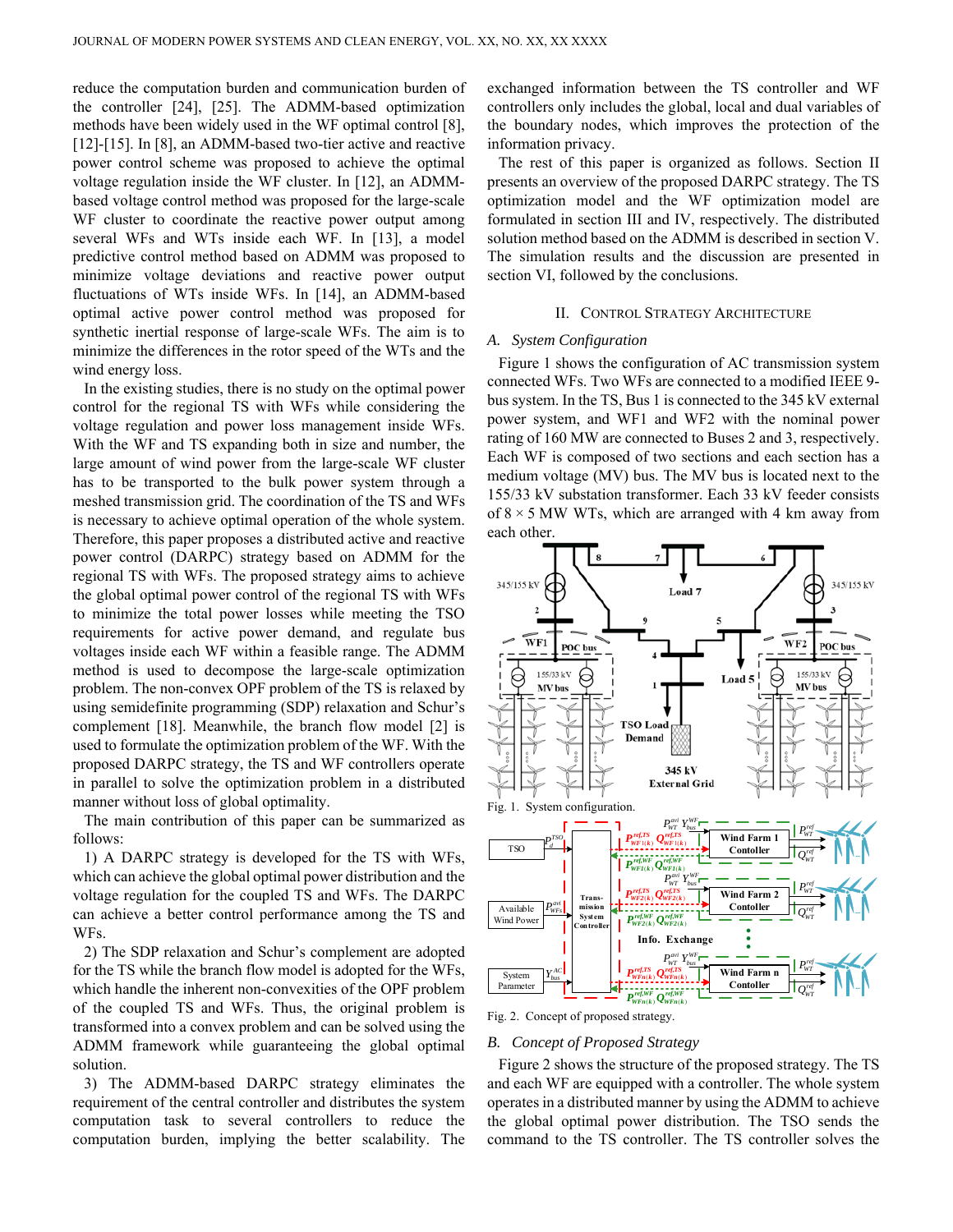optimization problem of the TS to minimize the power losses of the TS and track the active power command from the TSO. Meanwhile, each WF controller generates WT power output references to improve the voltage regulation performance and minimize power losses. The boundary information is exchanged between the TS controller and WF controllers through the communication network. With part of calculation distributed to each WF controller, the large-scale constrained optimization problem is decomposed and the calculation burden can be significantly reduced without loss of the global optimality.

#### III. TRANSMISSION SYSTEM OPTIMIZATION MODEL

#### *A. Objective Function and Constraints*

#### *1) Objective function of TS*

The objective function is to minimize the total power losses in the TS, which is equal to the total active power generation of WFs minus the total load of the TS. It can also be expressed as the summation of the injected active power into all the buses of the TS. Denoting  $z^*$  as the conjugate of an arbitrary complex number z. Thus, the total power losses can be expressed as,

$$
Obj_{\text{TS}}^{\text{Loss}} = \sum_{i \in |\mathcal{N}_{\text{TS}}|} (P_{\text{WF}_i} - P_{\text{D}_i})
$$
  
= 
$$
\sum_{i \in |\mathcal{N}_{\text{TS}}|} \text{Re}\{V_i I_i^*\}
$$
 (1)

where  $P_{WF_i}$  is the power output of the *i*-th WF which is connected to the *i*-th terminal bus in TS directly; If the bus *i* is not associated with WF, then  $P_{WF_i} = 0$ ;  $P_{D_i}$  denotes the active load at bus  $i$ ,  $V_i$  and  $I_i$  are the voltage and current associated with bus  $i$ , respectively, and  $\mathcal{N}_s$  is the set of buses in TS.

## *2) Constraints of TS*

The OPF problem of the TS is subjected to a set of equality and inequality constraints. The equality constraints consist of the active/reactive power balance equations, \*

$$
P_{\text{WF}_i} - P_{\text{D}_i} = \text{Re}\{V_i I_i^*\} \quad \forall i \in \mathcal{N}_{\text{TS}} \tag{2}
$$

$$
Q_{\text{WF}_i} - Q_{\text{D}_i} = \text{Im}\{V_i I_i^*\} \quad \forall i \in \mathcal{N}_{\text{TS}} \tag{3}
$$

where  $Q_{WF_i}$  is the reactive power output of the *i*-th WF; If the bus *i* is not associated with WF, then  $Q_{WF_i} = 0$ .

The inequality constraints are,

$$
P_{\text{WF}_i}^{\min} \le P_{\text{WF}_i} \le P_{\text{WF}_i}^{\max} \tag{4}
$$

$$
Q_{\text{WF}_i}^{\min} \leq Q_{\text{WF}_i} \leq Q_{\text{WF}_i}^{\max} \tag{5}
$$

$$
V_i^{\min} \le |V_i| \le V_i^{\max} \tag{6}
$$

$$
|S_{lm}| \le S_{lm}^{\max} \tag{7}
$$

where  $|V_i|$  is the voltage magnitude of the *i*-th terminal bus,  $S_{lm}$ is the apparent power flow through the transmission line from bus *l* to bus *m*,  $P_{WF_i}^{\min}$ ,  $P_{WF_i}^{\max}$ ,  $Q_{WF_i}^{\min}$ ,  $Q_{WF_i}^{\min}$ ,  $V_i^{\min}$  and  $V_i^{\max}$  are the lower and upper bounds on the *i*-th WF active/reactive power outputs, and the *i*-th terminal bus voltage, respectively; and  $S_{lm}^{\text{max}}$  is the maximum value of the apparent power flow through the transmission line (*l, m*).

#### *B. Convex Relaxation of Optimal Power Flow of TS*

In this section, the semidefinite relaxation of the OPF problem of the TS is introduced. With the SDP relaxation applied, the non-convex OPF model of the TS can be transferred to a convex model and then solved under ADMM framework while guaranteeing the global optimal solution. Let matrix  $Y_{TS}$ denotes the admittance matrix of TS. For  $k \in \mathcal{N}_{TS}$  and  $(l, m) \in Line$ ,  $e_k$  is the *k*-th basis vector in  $R^{|N_{\text{TS}}|}$ ,  $e_k^T$  is its transposed vector, and  $Y_k = e_k e_k^T Y_{TS}$ . The  $\pi$  model of the transmission line  $(l, m)$  is applied.  $y_{lm}$  and  $\bar{y}_{lm}$  are used to denote the value of the series and shunt sectors of the line (*l*, *m*), respectively [17]. Then  $Y_{lm} = (\bar{y}_{lm} + y_{lm})e_l e_l^T - y_{lm} e_l e_m^T$  is defined, which can be expressed as follows,

$$
Y_{lm} = \begin{bmatrix} 0 & \cdots & 0 & \cdots & 0 & \cdots & 0 \\ \vdots & & \vdots & & \vdots & & \vdots \\ 0 & \cdots & (\overline{y}_{lm} + y_{lm})_{ll} & \cdots & (-y_{lm})_{lm} & \cdots & 0 \\ \vdots & & \vdots & & \vdots & & \vdots \\ 0 & \cdots & 0 & \cdots & 0 & \cdots & 0 \end{bmatrix}_{\lfloor \lambda \tau_{\rm S} \rfloor \in \left\{ \lambda'_{\rm TS} \right\}}
$$

In order to present the OPF of the TS in SDP form, the matrixes are defined as [17], [19],

$$
Y_k^{\mathsf{T} \mathsf{S}} = \frac{1}{2} \begin{bmatrix} \text{Re}(Y_k + Y_k^T) & \text{Im}(Y_k^T - Y_k) \\ \text{Im}(Y_k - Y_k^T) & \text{Re}(Y_k + Y_k^T) \end{bmatrix}
$$
  
\n
$$
\overline{Y}_k^{\mathsf{T} \mathsf{S}} = -\frac{1}{2} \begin{bmatrix} \text{Im}(Y_k + Y_k^T) & \text{Re}(Y_k - Y_k^T) \\ \text{Re}(Y_k^T - Y_k) & \text{Im}(Y_k + Y_k^T) \end{bmatrix}
$$
  
\n
$$
Y_{lm}^{\mathsf{T} \mathsf{S}} = \frac{1}{2} \begin{bmatrix} \text{Re}(Y_{lm} + Y_{lm}^T) & \text{Im}(Y_{lm}^T - Y_{lm}) \\ \text{Im}(Y_{lm} - Y_{lm}^T) & \text{Re}(Y_{lm} + Y_{lm}^T) \end{bmatrix}
$$
  
\n
$$
\overline{Y}_{lm}^{\mathsf{T} \mathsf{S}} = -\frac{1}{2} \begin{bmatrix} \text{Im}(Y_{lm} + Y_{lm}^T) & \text{Re}(Y_{lm} - Y_{lm}^T) \\ \text{Re}(Y_{lm}^T - Y_{lm}) & \text{Im}(Y_{lm} + Y_{lm}^T) \end{bmatrix}
$$
  
\n
$$
M_k^{\mathsf{T} \mathsf{S}} = \begin{bmatrix} e_k e_k^T & 0 \\ 0 & e_k e_k^T \end{bmatrix}
$$

The real and imaginary sectors of the complex bus voltage vector  $V_{TS} = [V_1, V_2, \cdots, V_{N_{TS}}]_{1 \times |N_{TS}|}$  is used to define  $2|N_{TS}| \times$ 1-dimensional variable vector  $X_{TS}$ ,

$$
X_{\text{TS}} = [\text{Re}\{V_{\text{TS}}\}^T \text{ Im}\{V_{\text{TS}}\}^T]^T_{2|\mathcal{N}_{\text{TS}}| \times 1}
$$

Then, the OPF formulation of the TS (1)-(7) with complex variables where the  $V^*V^T$  can be substituted with a complex  $2|\mathcal{N}_{TS}| \times 2|\mathcal{N}_{TS}|$ -dimensional matrix  $W_{TS}$ ,  $W_{TS} = X_{TS}X_{TS}^T$ . Then the original complex formulation can be split into the real and imaginary parts [17].

 $Tr{M<sub>a</sub>}$  is used to represent the trace of an arbitrary square matrix  $M_a$ . Then, the following  $(8)-(11)$  can be used to reformulate the objective function  $(1)$  and the constraints  $(2)-(7)$ with the new variable matrix  $W_{\text{TS}}$ ,

$$
\operatorname{Re}\{V_k I_k^*\} = \operatorname{Tr}\{\mathbf{Y_k}^{\mathsf{T} \mathsf{S}} W_{\text{TS}}\}\tag{8}
$$

$$
\operatorname{Im}\{V_k I_k^*\} = \operatorname{Tr}\{\overline{Y}_k^{\text{T}} \mathcal{W}_{\text{TS}}\}\tag{9}
$$

$$
\left(V_k\right)^2 = \text{Tr}\{\mathbf{M}_k^{\mathsf{T}}\mathbf{S}W_{\text{TS}}\}\tag{10}
$$

$$
(S_{lm})^2 = \text{Tr}\{\mathbf{Y}_{lm}^{\mathsf{T}}\mathbf{S}W_{\text{TS}}\}^2 + \text{Tr}\{\overline{\mathbf{Y}}_{lm}^{\mathsf{T}}\mathbf{S}W_{\text{TS}}\}^2 \tag{11}
$$

*1) Transformation of the objective function*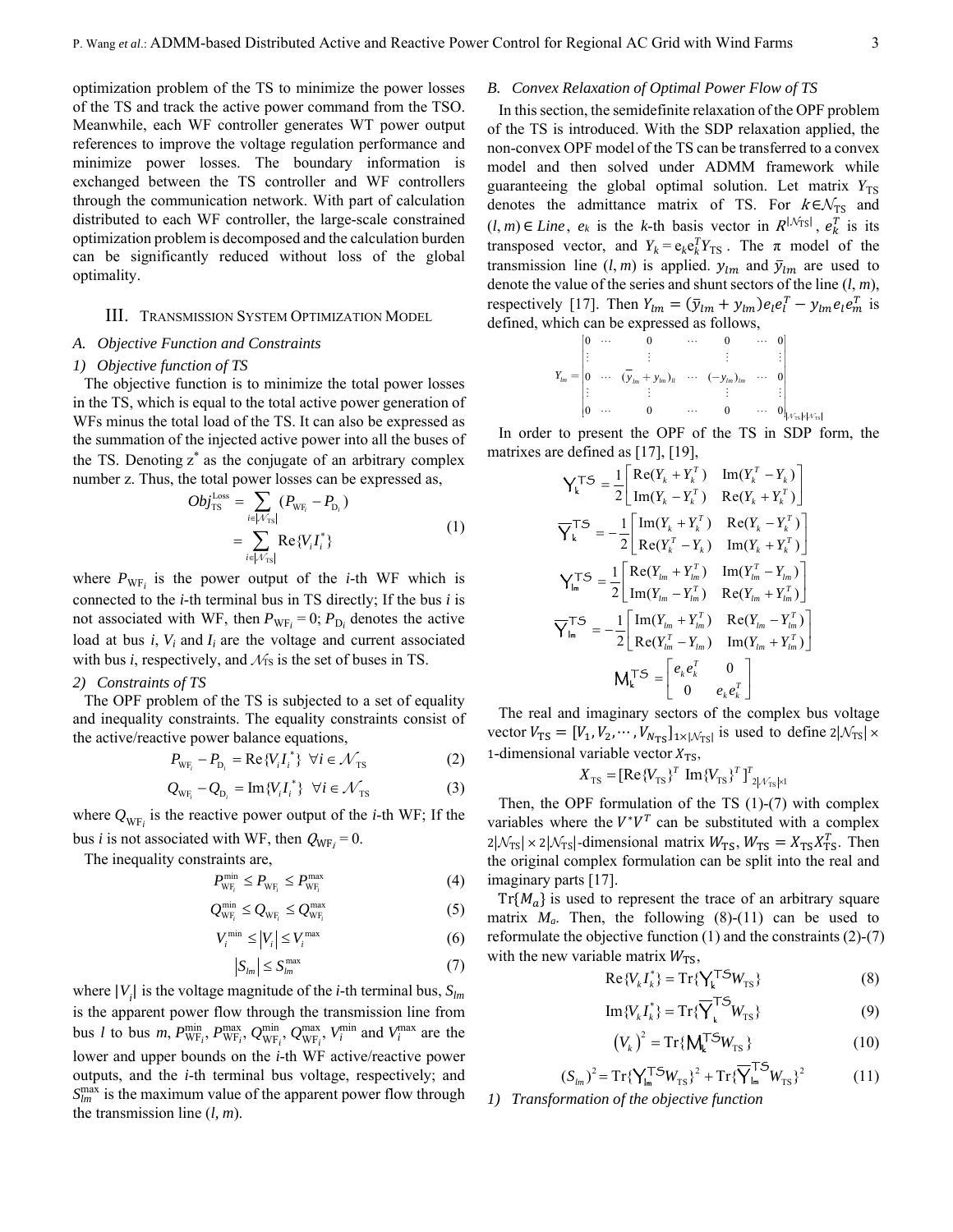To transform the objective function (1) into the SDP form, (8) with the new variable matrix  $W_{\text{TS}}$  is substituted into original function  $(1)$ ,

$$
Obj_{\text{TS,Loss}}^{\text{SDP}} = \sum_{k \in |\mathcal{N}_{\text{TS}}|} \text{Tr}\{\mathbf{Y_k}^{\text{T5}}W_{\text{TS}}\}
$$
(12)

### *2) Transformation of the constraints*

The active/reactive power balance constraints in (2) and (3) can be combined with the WF active/reactive power output limits in (4) and (5). Then the SDP form of the power balance constraints in terms of the power output limits can be obtained by substituting  $(8)$  and  $(9)$  into  $(2)$  and  $(3)$ ,

$$
P_{\text{WF}_k}^{\text{min}} - P_{\text{D}_k} \le \text{Tr}\{\mathbf{Y}_k^{\mathsf{T}} \mathbf{S} W_{\text{TS}}\} \le P_{\text{WF}_k}^{\text{max}} - P_{\text{D}_k} \tag{13}
$$

$$
Q_{\rm WF_{k}}^{\rm min} - Q_{\rm D_{k}} \leq \operatorname{Tr}\{\overline{\mathbf{Y}}_{\mathbf{k}}^{\mathsf{T}} \mathbf{S}_{W_{\rm TS}}\} \leq Q_{\rm WF_{k}}^{\rm max} - Q_{\rm D_{k}} \tag{14}
$$

Similarly, substituting (10) into (6), the voltage constraint can be transformed into the SDP form,

$$
(V_k^{\min})^2 \le \mathrm{Tr}\{\mathbf{M_k^{\mathsf{T}}} \mathbf{S} W_{\mathrm{TS}}\} \le (V_k^{\max})^2 \tag{15}
$$

Substituting (11) into (7), the transmission line capacity constraint can be presented as,

$$
\mathrm{Tr}\{\mathbf{Y}_{\mathsf{Im}}^{\mathsf{T}\mathbf{S}}\mathbf{W}_{\mathsf{TS}}\}^{2} + \mathrm{Tr}\{\overline{\mathbf{Y}}_{\mathsf{Im}}^{\mathsf{T}\mathbf{S}}\mathbf{W}_{\mathsf{TS}}\}^{2} \leq (\mathbf{S}_{\mathsf{Im}}^{\max})^{2}
$$
(16)

In the SDP form, the constraints should be linear in  $W_{TS}$ . However, the constraint (16) is expressed as a quadratic constraint of matrix  $W_{\text{TS}}$ . Thus, the Schur's complement is applied to transform the quadratic apparent line flow constraint (16) into a linear matrix inequality constraint as,

$$
\begin{bmatrix}\n(S_{lm}^{\max})^2 & \operatorname{Tr}\{\mathbf{Y}_{lm}^{\mathsf{T}}\mathbf{S}_{W_{\text{TS}}}\} & \operatorname{Tr}\{\overline{\mathbf{Y}}_{lm}^{\mathsf{T}}\mathbf{S}_{W_{\text{TS}}}\} \\
\operatorname{Tr}\{\mathbf{Y}_{lm}^{\mathsf{T}}\mathbf{S}_{W_{\text{TS}}}\} & 1 & 0 \\
\operatorname{Tr}\{\overline{\mathbf{Y}}_{lm}^{\mathsf{T}}\mathbf{S}_{W_{\text{TS}}}\} & 0 & 1\n\end{bmatrix} \succeq 0 \quad (17)
$$

At the same time, the non-convex constraint  $W_{\text{TS}} = X_{\text{TS}} X_{\text{TS}}^T$ can be expressed as,

$$
W_{\rm TS} \succeq 0 \tag{18}
$$

$$
rank(W_{TS}) = 1 \tag{19}
$$

The convex relaxation is obtained by dropping the rank constraint (19), transforming the non-linear, non-convex OPF of the TS into a convex semidefinite program [18]. If the rank of  $W_{\text{TS}}$  obtained from the SDP relaxation is 1, then  $W_{\text{TS}}$  is the global optimum of the original non-linear, non-convex OPF of the TS [18]. Thus, the SDP relaxation of the OPF problem of the TS is as follows,

Minimize Objective function (12) Subject to Constraints (13) - (18).

The optimization problem is implemented in MATLAB using the optimization toolbox YALMIP and the SDP solver MOSEK [19]. By solving the OPF problem of the TS in SDP form, the TS boundary variables of the optimal active/reactive power references of two WFs  $\text{Tr}\left\{Y_{\text{WF1}}^{\text{TS}}W_{\text{TS}}\right\}/\text{Tr}\{\overline{Y}_{\text{WF1}}^{\text{TS}}W_{\text{TS}}\}$  and  $Tr{Y_{WF2}^{TS}W_{TS}}/Tr{ \bar{Y}_{WF2}^{TS}W_{TS}}$  are generated. These boundary variables can be exchanged between TS and WF controllers under ADMM framework.

### IV. WIND FARM OPTIMIZATION MODEL

Since a WF has a radial topology, the power flow in the WF can be expressed by the linearized branch flow model [16], [21]-[23]. The power flow from the AC TS to the WF is defined as the positive direction in WF collection system,

$$
-Tr\{\mathbf{Y}_{\mathrm{WF}_{k}}^{\mathbf{T5}}W_{\mathrm{TS}}\} = P_{\mathrm{WF}_{k}}^{\mathrm{ref, WF}}, \ P_{j} + p_{j+1}^{\mathrm{WT}} = P_{j+1}
$$
 (20)

$$
-Tr\{\overline{Y}_{WF_k}^{1.5}W_{TS}\} = Q_{WF_k}^{ref, WF} , Q_j + q_{j+1}^{WT} = Q_{j+1}
$$
 (21)

$$
V_{j+1} = V_j - \frac{R_j^{\text{WF}} P_j + X_j^{\text{WF}} Q_j}{V_0^{\text{WF}}}
$$
(22)

where  $Tr\{Y_{WF_k}^{TS}W_{TS}\}/Tr\{\bar{Y}_{WF_k}^{TS}W_{TS}\}\$  and  $P_{WF_k}^{ref,WF}/Q_{WF_k}^{ref,WF}$  are the boundary optimization variables of the active/reactive power outputs for *k*-th WF processed in TS and WF controllers;  $P_i + iQ_i$  is the apparent power flowing from bus *j* to bus *j* + 1, and  $(j, j + 1) \in Line$ ;  $p_{j+1}^{WT}$  and  $q_{j+1}^{WT}$  are the active and reactive power generated by the WT associated with bus  $j + 1$ ;  $V_j$  is the voltage magnitude at bus *j*;  $R_j^{\text{WF}} + iX_j^{\text{WF}}$  is the complex impedance between bus *j* and bus  $j + 1$ ; Considering the capacity of each WF is much less than the TS, the bus 2 and bus 3 can be assumed as the slack buses for two WFs, respectively;  $V_0^{\text{WF}}$  is the voltage magnitude at the boundary bus associated with WF.

The per unit voltage variation should also be considered,

$$
V_j^{\min} \le V_j \le V_j^{\max} \tag{23}
$$

where  $V_j^{\text{min}}$  and  $V_j^{\text{max}}$  are generally set to 0.95 p.u. and 1.05 p.u., respectively.

To minimize the power losses in each WF collection system, the power losses can be expressed as,

$$
Obj_{\text{WF}}^{\text{Loss}} = \sum_{j=1}^{N_{\text{WT}}} (p_j^{\text{WT}}) - P_{\text{WF}_k}^{\text{ref, WF}} \tag{24}
$$

The voltage variation for all buses inside WF should also be minimized,

$$
Obj_{\text{WF}}^{\text{VD}} = \sum_{j=1}^{N_{\text{WF}}} \left( V_j - V_{\text{rated}} \right)^2 \tag{25}
$$

where  $N_{\text{WF}}$  is the number of the buses in WF,  $V_{\text{rated}}$  is the rated voltage in WF.

The active power output of each WT should be dispatched as close as possible to the PD-based reference [20],

$$
Obj_{\rm WF}^{\rm PD} = \sum_{j=1}^{N_{\rm WT}} (p_j^{\rm WT} - p_{\rm PD,j}^{\rm ref})^2
$$
 (26)

The PD reference is defined as,

$$
p_{\text{PD},j}^{\text{ref}} = \frac{P_{\text{WT},j}^{\text{avi}}}{\sum_{j} P_{\text{WT},j}^{\text{avi}}} P_{\text{WF}}^{\text{ref}}
$$
(27)

where  $P_{WT,j}^{avi}$  is the available wind power of the *j*-th WT.

The WF optimization problem can be converted to a standard quadratic-programming (QP) problem and efficiently solved by QP solvers in milliseconds [1]. Thus, the WF optimization problem is as follows,

Minimize Objective function (24) - (26). Subject to Constraints (20) - (23).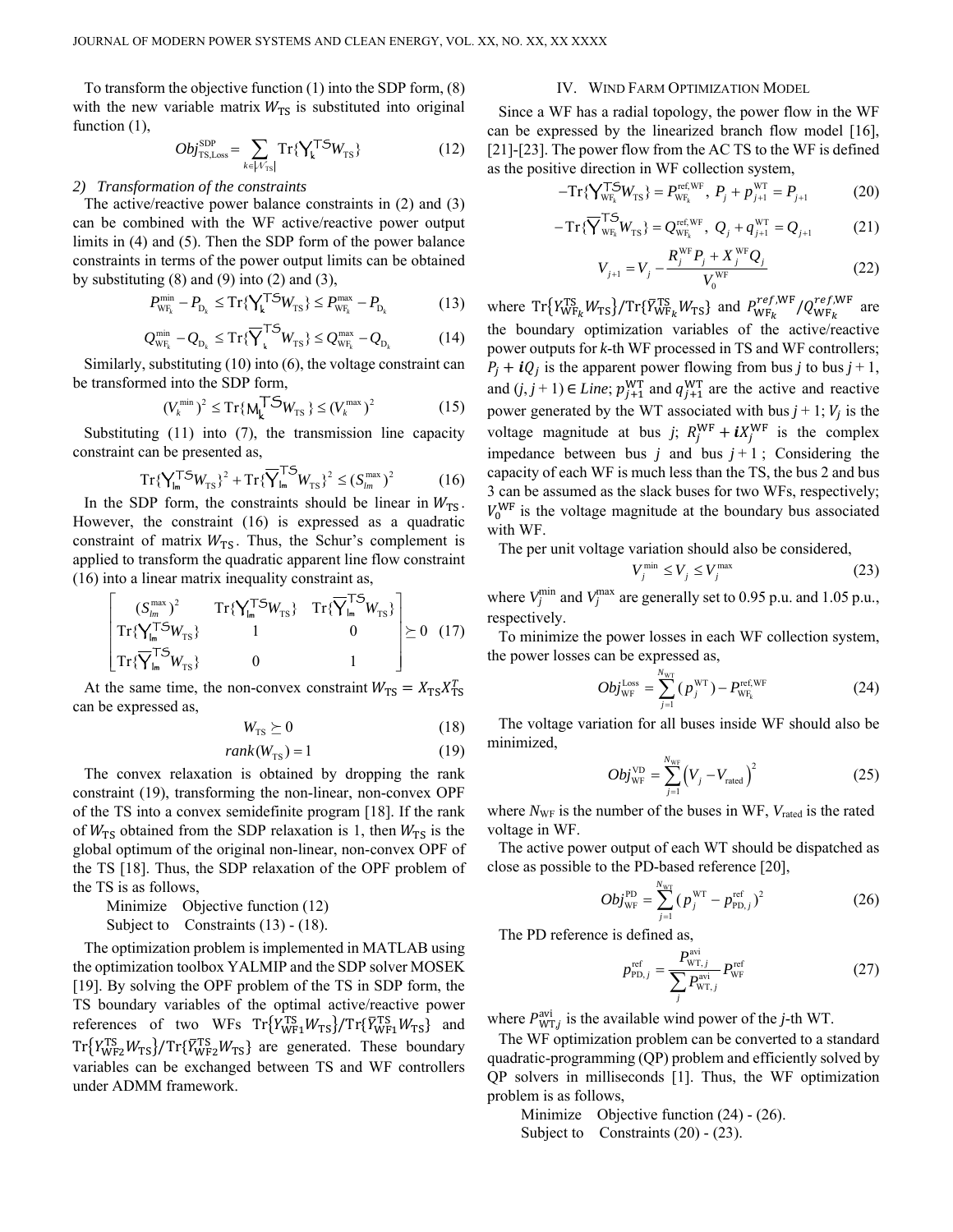#### V. ADMM FORMULATION FOR WHOLE SYSTEM

Considering the whole system consists of the TS and the several WFs with several hundreds or even thousands of WTs, the optimization problem of the whole system becomes a largescale model with the large-scale constraints. To reduce the computation burden, a DARPC strategy based on the ADMM is proposed. The whole system can be partitioned into several areas: the TS area and two WF areas. With the ADMM algorithm implemented, the calculation of the TS and the WFs can be decoupled. Thus, the objective functions (12) and (24)- (26) can be distributed to the TS controller and WF controllers and processed in parallel while guaranteeing the global optimality. The optimization problem of the whole system is,

$$
\min \sum_{k=1}^{\lfloor \sqrt{r} \cdot s \rfloor} \mathrm{Tr}\{\mathbf{Y}_{k}^{\mathsf{T}}\mathbf{S}W_{\mathrm{TS}}\} + \sum_{k=1}^{2} \left\{\sum_{j=1}^{N_{\mathrm{WT}}} (p_{j,k}^{\mathrm{WT}}) - P_{\mathrm{WF}_{k}}^{\mathrm{ref, WF}} + \sum_{j=1}^{N_{\mathrm{WF}}} (V_{j,k} - V_{\mathrm{rated}})^{2} + \sum_{j=1}^{N_{\mathrm{WT}}} (p_{j,k}^{\mathrm{WT}} - p_{\mathrm{PD},j,k}^{\mathrm{ref}})^{2}\right\}
$$
\n  
\ns.t. (13)–(18), (20)–(23), (28)  
\n
$$
\mathrm{Tr}\{\mathbf{Y}_{\mathrm{WF}_{k}}^{\mathsf{T}}W_{\mathrm{TS}}\} - P_{\mathrm{WF}_{k}}^{\mathrm{ref, WF}} = 0, k = 1, 2.
$$
\n
$$
\mathrm{Tr}\{\overline{\mathbf{Y}}_{\mathrm{WF}_{k}}^{\mathsf{T}}W_{\mathrm{TS}}\} - Q_{\mathrm{WF}_{k}}^{\mathrm{ref, WF}} = 0, k = 1, 2.
$$
\n
$$
\mathrm{Tr}\{\mathbf{M}_{\mathrm{WF}_{k}}^{\mathsf{T}}W_{\mathrm{TS}}\} - (V_{k}^{\mathrm{WF}})^{2} = 0, k = 1, 2.
$$
\n(29)

where  $Tr{M_{WF_k}^{TS}W_{TS}}$  and  $(V_k^{WF})^2$  are the square of the *k*-th boundary bus voltage processed in the TS and WF controllers, respectively. Thus, the argumented Lagrangian of (28) can be expressed as,

$$
\begin{split}\n\min \quad & \sum_{k=1}^{|\mathcal{N}_{\text{TS}}|} \text{Tr}\{\mathbf{Y}_{\mathbf{k}}^{\text{T}}\mathbf{S}W_{\text{TS}}\} + \sum_{k=1}^{2} \left\{ \sum_{j=1}^{N_{\text{WT}}} (p_{j,k}^{\text{WT}}) - P_{\text{WF}_{k}}^{\text{ref, WF}} + \sum_{j=1}^{N_{\text{WT}}} (V_{j,k} - V_{\text{rated}})^{2} + \sum_{j=1}^{N_{\text{WT}}} (p_{j,k}^{\text{WT}} - p_{\text{PD},j,k}^{\text{ref}})^{2} \right\} \\
& + \sum_{k=1}^{2} \lambda_{k}^{P} [\text{Tr}\{\mathbf{Y}_{\text{WF}_{k}}^{\text{T}}\mathbf{S}W_{\text{TS}}\} - P_{\text{WF}_{k}}^{\text{ref, WF}}] + \sum_{k=1}^{2} \frac{\rho}{2} \left\| \text{Tr}\{\mathbf{Y}_{\text{WF}_{k}}^{\text{T}}\mathbf{S}W_{\text{TS}}\} - P_{\text{WF}_{k}}^{\text{ref, WF}} \right\|^{2} \\
& + \sum_{k=1}^{2} \lambda_{k}^{Q} [\text{Tr}\{\overline{\mathbf{Y}}_{\text{WF}_{k}}^{\text{T}}\mathbf{W}_{\text{TS}}\} - Q_{\text{WF}_{k}}^{\text{ref, WF}}] + \sum_{k=1}^{2} \frac{\rho}{2} \left\| \text{Tr}\{\overline{\mathbf{Y}}_{\text{WF}_{k}}^{\text{T}}\mathbf{W}_{\text{TS}}\} - Q_{\text{WF}_{k}}^{\text{ref, WF}} \right\|^{2}\n\end{split} \tag{30}
$$

where the dual variables are defined as  $\lambda_k^P$  and  $\lambda_k^Q$  for the objective function. The parameter  $\rho$  is considered as the penalty for the optimization variables in the TS that differ from the variables in the WFs.

The system communication network topology is shown in Fig. 3.



Fig. 3. The system communication network.

The initial optimization variables and the dual variables are set to zero. *r* is defined as the step of iteration, and each iterative step includes the following steps:

1) The TS controller updates and solves the optimization variables in the TS by using the augmented Lagrangian objective function with the constraints of the TS, and it updates the optimization variables,

$$
\left(\operatorname{Tr}\{\sum_{w_{F_k}}^{T} W_{TS}\}, \operatorname{Tr}\{\overline{Y}_{w_{F_k}}^{T} W_{TS}\}\right)(r+1) = \underset{\operatorname{Tr}\{\sum_{r}^{T} \sum_{w_{F_k}}^{T} W_{TS}\}}{\operatorname{Tr}\{\sum_{r}^{T} \sum_{w_{F_k}}^{T} Y_{TS}\}} \operatorname{Tr}\{\sum_{r}^{T} \sum_{w_{F_k}}^{T} W_{TS}\} + \sum_{r=1}^{2} \lambda_{r}^{p} \left[\operatorname{Tr}\{\sum_{w_{F_k}}^{T} W_{TS}\} - P_{w_{F_k}}^{\text{ref.WF}}(r)\right] + \sum_{k=1}^{2} \frac{2}{2} \left\| \operatorname{Tr}\{\sum_{w_{F_k}}^{T} W_{TS}\} - P_{w_{F_k}}^{\text{ref.WF}}(r) \right\|^{2} + \sum_{k=1}^{2} \lambda_{k}^{0} \left[\operatorname{Tr}\{\sum_{w_{F_k}}^{T} W_{TS}\} - Q_{w_{F_k}}^{\text{ref.WF}}(r)\right] + \sum_{k=1}^{2} \frac{2}{2} \left\| \operatorname{Tr}\{\overline{Y}_{w_{F_k}}^{T} W_{TS}\} - Q_{w_{F_k}}^{\text{ref.WF}}(r) \right\|^{2}
$$
\n(31)

s.t.(13)-(18), (29).

In (31), the augmented Lagrangian objective function is expressed as a quadratic function of matrix  $W_{TS}$ . However, in the SDP form, the objective should be linear with  $W_{TS}$ . Thus, the objective (32) and constraints (33)-(34) are formulated to represent the original augmented Lagrangian objective (31) using the Schur's complement with auxiliary variables  $\alpha_k^P$  and  $\alpha_k^{\text{Q}},$ 

$$
\left(\operatorname{Tr}\{\mathbf{Y}_{\mathrm{WF}_{k}}^{\mathsf{T}}\mathbf{W}_{\mathrm{TS}}\},\operatorname{Tr}\{\overline{\mathbf{Y}}_{\mathrm{WF}_{k}}^{\mathsf{T}}\mathbf{W}_{\mathrm{TS}}\}\right)(r+1) = \operatorname*{arg\,min}_{\begin{subarray}{c}\n\operatorname{Tr}\{\mathbf{Y}_{\mathrm{WF}}^{\mathsf{T}}|\} \\
\operatorname{Tr}\{\mathbf{Y}_{\mathrm{WF}}^{\mathsf{T}}\mathbf{W}_{\mathrm{TS}}\},\n\end{subarray}} \sum_{k=1}^{|\mathcal{N}_{\mathrm{TS}}|} \operatorname{Tr}\{\mathbf{Y}_{k}^{\mathsf{T}}\mathbf{S}\mathbf{W}_{\mathrm{TS}}\} + \sum_{k=1}^{2} (\alpha_{k}^{P} + \alpha_{k}^{Q})
$$
\n(32)

$$
\begin{bmatrix}\n\lambda_k^{\text{P}} \text{Tr}\{\mathbf{Y}_{\text{WF}_k}^{\text{T}} \mathbf{W}_{\text{TS}}\} + a_k^{\text{P}} & \sqrt{\frac{\rho}{2}} \text{Tr}\{\mathbf{Y}_{\text{WF}_k}^{\text{T}} \mathbf{W}_{\text{TS}}\} + b_k^{\text{P}} \\
\sqrt{\frac{\rho}{2}} \text{Tr}\{\mathbf{Y}_{\text{WF}_k}^{\text{T}} \mathbf{W}_{\text{TS}}\} + b_k^{\text{P}} & -1\n\end{bmatrix} \preceq 0, k = 1, 2.
$$
\n(33)\n
$$
\begin{bmatrix}\n\lambda_k^{\text{Q}} \text{Tr}\{\overline{\mathbf{Y}}_{\text{WF}_k}^{\text{T}} \mathbf{W}_{\text{TS}}\} + a_k^{\text{Q}} & \sqrt{\frac{\rho}{2}} \text{Tr}\{\overline{\mathbf{Y}}_{\text{WF}_k}^{\text{T}} \mathbf{W}_{\text{TS}}\} + b_k^{\text{Q}} \\
\sqrt{\frac{\rho}{2}} \text{Tr}\{\overline{\mathbf{Y}}_{\text{WF}_k}^{\text{T}} \mathbf{W}_{\text{TS}}\} + b_k^{\text{Q}} & -1\n\end{bmatrix} \preceq 0, k = 1, 2.
$$
\n(34)

s.t.(13)-(18), (29). where  $a_k^P = -\alpha_k^P - \lambda_k^P P_{WF_k}^{\text{ref,WF}}(r)$ ,  $b_k^P = -\sqrt{\frac{\rho}{2}} P_{WF_k}^{\text{ref,WF}}(r)$ ,  $a_k^{\rm Q} = -\alpha_k^{\rm Q} - \lambda_k^{\rm Q} Q_{\rm WF_k}^{\rm ref,WF}(r),$   $b_k^{\rm Q} = -\sqrt{\frac{\rho}{2}} Q_{\rm WF_k}^{\rm ref,WF}(r).$ 

2) After updating the optimization variables in the TS, each WF controller solves its augmented Lagrangian problem with the constraints of the WF in parallel, and updates the optimization variables. For the *k*-th WF controller,

$$
\left(P_{\text{WF}_{k}}^{\text{ref,WF}}, Q_{\text{WF}_{k}}^{\text{ref,WF}}\right)(r+1) = \underset{P_{\text{WF}_{k}}^{\text{ref,WF}}}{{\arg\min}}
$$
\n
$$
\sum_{j=1}^{N_{\text{WF}}} (p_{j,k}^{\text{WT}}) - P_{\text{WF}_{k}}^{\text{ref,WF}} + \sum_{j=1}^{N_{\text{WF}}} \left(V_{j,k} - V_{\text{rated}}\right)^{2} + \sum_{j=1}^{N_{\text{WT}}} (p_{j,k}^{\text{WT}} - p_{\text{PD},j,k}^{\text{ref}})^{2} + \lambda_{k}^{P}[\text{Tr}\{\mathbf{Y}_{\text{WF}_{k}}^{\text{TS}}\mathbf{W}_{\text{TS}}\}(r+1) - P_{\text{WF}_{k}}^{\text{ref, WF}}] + \frac{\rho}{2} \left\| \text{Tr}\{\mathbf{Y}_{\text{WF}_{k}}^{\text{TS}}\mathbf{W}_{\text{TS}}\}(r+1) - P_{\text{WF}_{k}}^{\text{ref, WF}} \right\|^{2} + \lambda_{k}^{Q}[\text{Tr}\{\overline{\mathbf{Y}}_{\text{WF}_{k}}^{\text{TS}}\mathbf{W}_{\text{TS}}\}(r+1) - Q_{\text{WF}_{k}}^{\text{ref,WF}}] + \frac{\rho}{2} \left\| \text{Tr}\{\overline{\mathbf{Y}}_{\text{WF}_{k}}^{\text{TS}}\mathbf{W}_{\text{TS}}\}(r+1) - Q_{\text{WF}_{k}}^{\text{ref,WF}} \right\|^{2} + \lambda_{k}^{Q}[\text{Tr}\{\overline{\mathbf{Y}}_{\text{WF}_{k}}^{\text{TS}}\mathbf{W}_{\text{TS}}\}(r+1) - Q_{\text{WF}_{k}}^{\text{ref,WF}}] + \frac{\rho}{2} \left\| \text{Tr}\{\overline{\mathbf{Y}}_{\text{WF}_{k}}^{\text{TS}}\mathbf{W}_{\text{TS}}\}(r+1) - Q_{\text{WF}_{k}}^{\text{ref, WF}} \right\|^{2} \tag{35}
$$

s.t. 
$$
(20)-(23), (29)
$$
.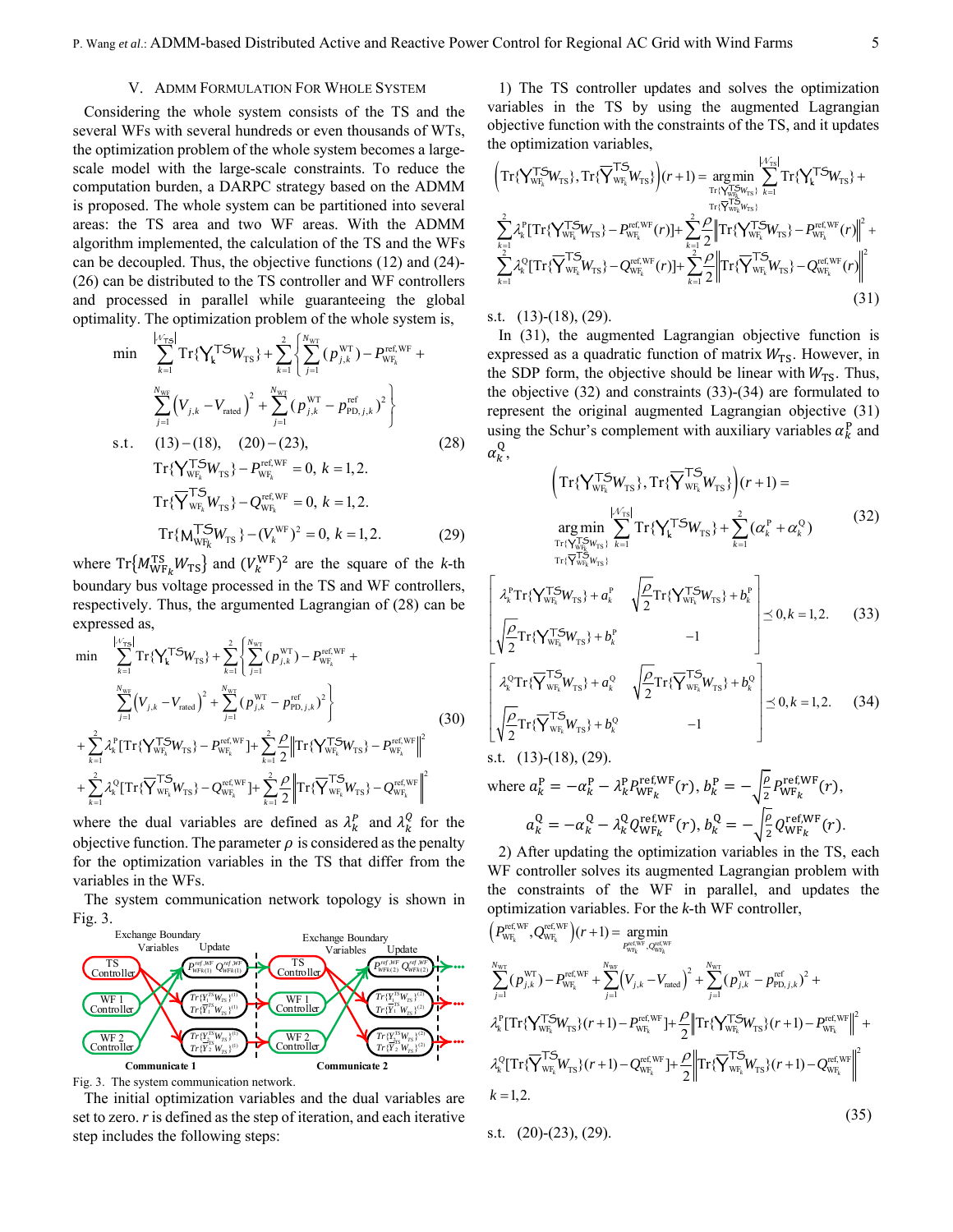These two sub-optimization problems can be solved quickly by using the commercial optimization solvers.

3) Update the dual variables in the WF controllers,

$$
\lambda_k^{\mathrm{P}}(r+1) = \lambda_k^{\mathrm{P}}(r) + \rho [P_{\mathrm{WF}_k}^{\mathrm{ref, WF}}(r+1) - \mathrm{Tr}\{\mathbf{Y}_{\mathrm{WF}_k}^{\mathbf{T5}}W_{\mathrm{TS}}\}(r+1)] \tag{36}
$$
  

$$
\lambda_k^{\mathrm{Q}}(r+1) = \lambda_k^{\mathrm{Q}}(r) + \rho [Q_{\mathrm{WF}_k}^{\mathrm{ref, WF}}(r+1) - \mathrm{Tr}\{\overline{\mathbf{Y}}_{\mathrm{WF}_k}^{\mathbf{T5}}W_{\mathrm{TS}}\}(r+1)] \tag{37}
$$

With the part of the computation tasks distributed to each WF controller, the large-scale constrained optimization problem is decomposed. For the TS controller, the computation task is to deal with the objective function with the constraints inside the TS. Considering the several WFs are connected to the TS, the computation burden of the TS controller can be significantly reduced, and meanwhile the central controller and centralized communication can also be eliminated without loss of global optimality. For each WF controller, the computation task is an optimization problem with the constraints inside the WF and its computation burden is not heavy.

## VI. CASE STUDY

## *A. Test System*

The WFs with  $64 \times 5$  MW WTs with a modified IEEE-9 bus system are used to demonstrate the performance of the proposed DARPC strategy. For the optimal control strategy, it is carried out every 5 s. In order to examine the performance of the proposed scheme, the simulation results are compared with the centralized active and reactive power control (CARPC) strategy and the ones with active and reactive power proportional distribution (PD) control strategy [12]. In the CARPC strategy, the central controller can generate the active and reactive power references of each WT among WFs and achieve the optimal control performance [8].

### *B. Control Performance*

The total simulation time is 600 s. Fig. 4 shows the available wind power for each WF. The available wind power fluctuates 120-153 MW and 90-120 MW in WF1 and WF2, respectively. During  $t = 200-400$  s, the available wind power gradually rises. After  $t = 400$  s, the available wind power gradually decreases.



Fig. 4. WF available wind power.



Fig. 5. MV bus 4 voltage in WF1.

The MV bus voltage in WF1 is shown in Fig.5. It can be seen that the DARPC strategy with the ADMM has the similar control performance as the CARPC strategy and they can both effectively control the MV bus voltage within the feasible range. The MV bus voltage is closer to the rated value using DARPC or CARPC than using PD method. The MV bus voltage with DARPC or CARPC can be kept at 1.0019 p.u., and then gradually increases to 1.0250 p.u. with the active power output of WF1 increased by 11.10 MW during  $t = 200-400$  s. After 400 s, the MV bus voltage decreases slightly to 1.0140 p.u. with the active power output decreased by 5.00 MW. Obviously, the voltage value difference between the DARPC and CARPC strategies is very small (less than 0.0005 p.u.). Meanwhile, the voltages with these two strategies also exhibit the similar variations.



Fig. 6. WT32 terminal voltage in WF1.

Figure 6 shows the WT32 terminal voltage performance, which is located at the furthest position along the feeder in WF1. The performance with the DARPC and CARPC strategies is very similar and much better than PD method. During the whole control period, the WT32 terminal voltage can be kept within 1.024-1.048 p.u., while the voltage with PD method is farther away from the rated value. The voltage deviation with the DARPC or CARPC is also better than PD method. The maximal voltage difference between the DARPC and CARPC strategies is 0.00008 p.u.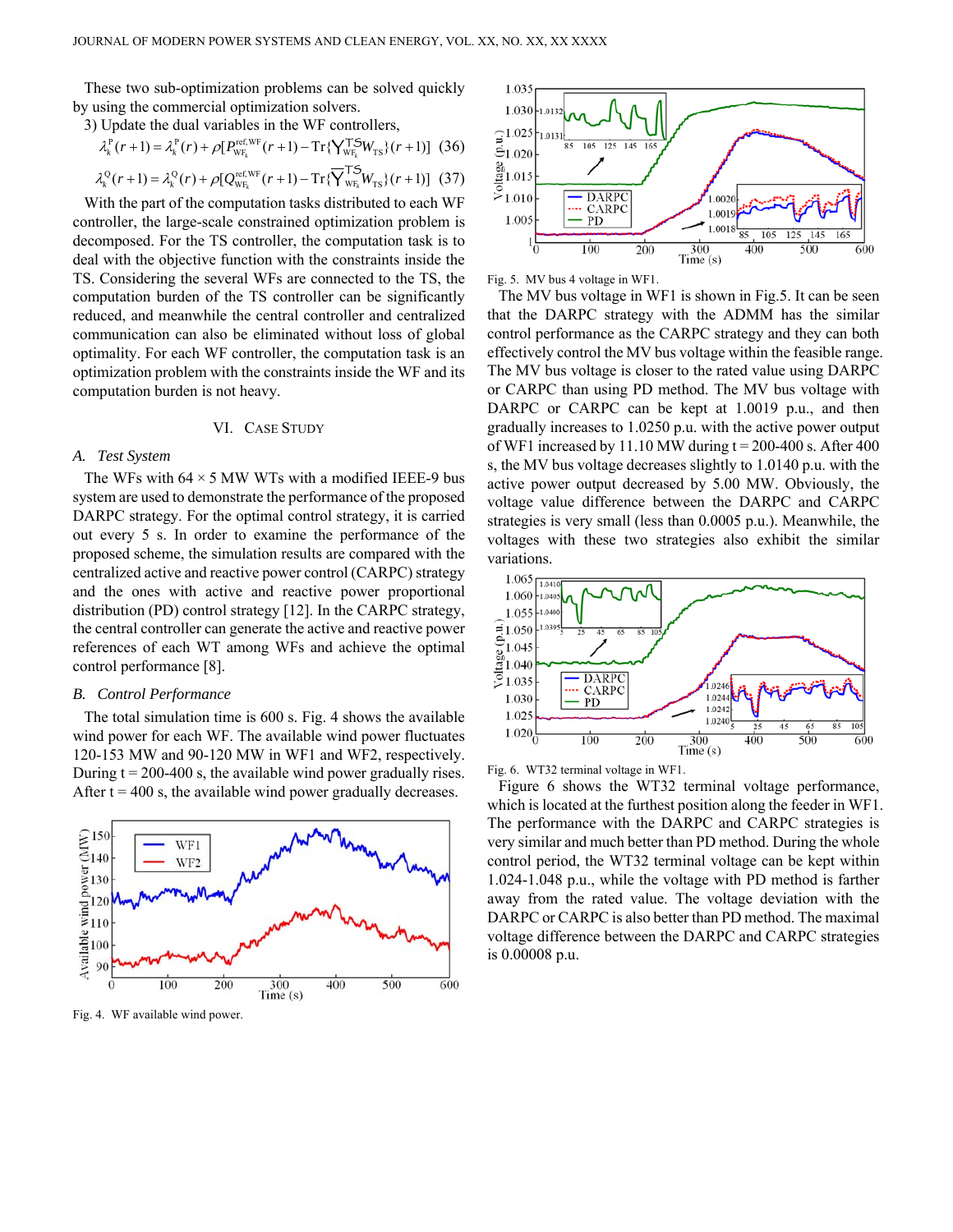

 $1.04$ 1.040  $\widehat{\vec{e}}_{1.030}^{1.035}$  $\frac{8}{5}1.02$  $.012$ S **DARPC**  $1.02($ 1.0123 **CARPC**<br>PD 1.0122  $1.0121$ 1.015 1.0120 185  $1.010\frac{[}{]}$  $\frac{100}{100}$  $\frac{1}{200}$  $\frac{1}{300}$  $\frac{1}{400}$  $\frac{1}{500}$  $\overline{600}$  $Time(s)$ 

Fig. 8. WT1 terminal voltage in WF1.



Fig. 9. WT1 output active power in WF1.



Fig. 10. WT1 output reactive power in WF1.

WT1 is selected as the representative WT in WF1 to illustrate the performance of the WF control among three control strategies. In Figs. 7-10, during  $t = 200-400$  s, the WT1 terminal voltage with DARPC or CARPC gradually increases from 1.0123 p.u. to 1.0368 p.u. with the WT1 active and reactive power output increasing 1.37 MW and 0.2025 Mvar. The WT1 terminal voltage is closer to the rated value, and the voltage fluctuation is also smaller using DARPC or CARPC than using PD method. Obviously, the DARPC and CARPC on the voltage regulation, active and reactive power output are very similar and show better control performance than PD method.



Fig. 12. WF1 output reactive power.

The active and reactive power outputs of WF1 are presented in Figs. 11-12. The active and reactive power output of WF1 with DARPC is very similar with CARPC, and different from the PD method.







Fig. 14. Power loss of the whole system.

The power losses for WF2, WF3 and the whole system are shown in Figs. 13-14, respectively. As these figures shown, the power losses with DARPC and CARPC are very similar, and much better than PD method. Meanwhile, compared with the CARPC strategy, the distributed control strategy eliminates the central controller and largely reduces the computation burden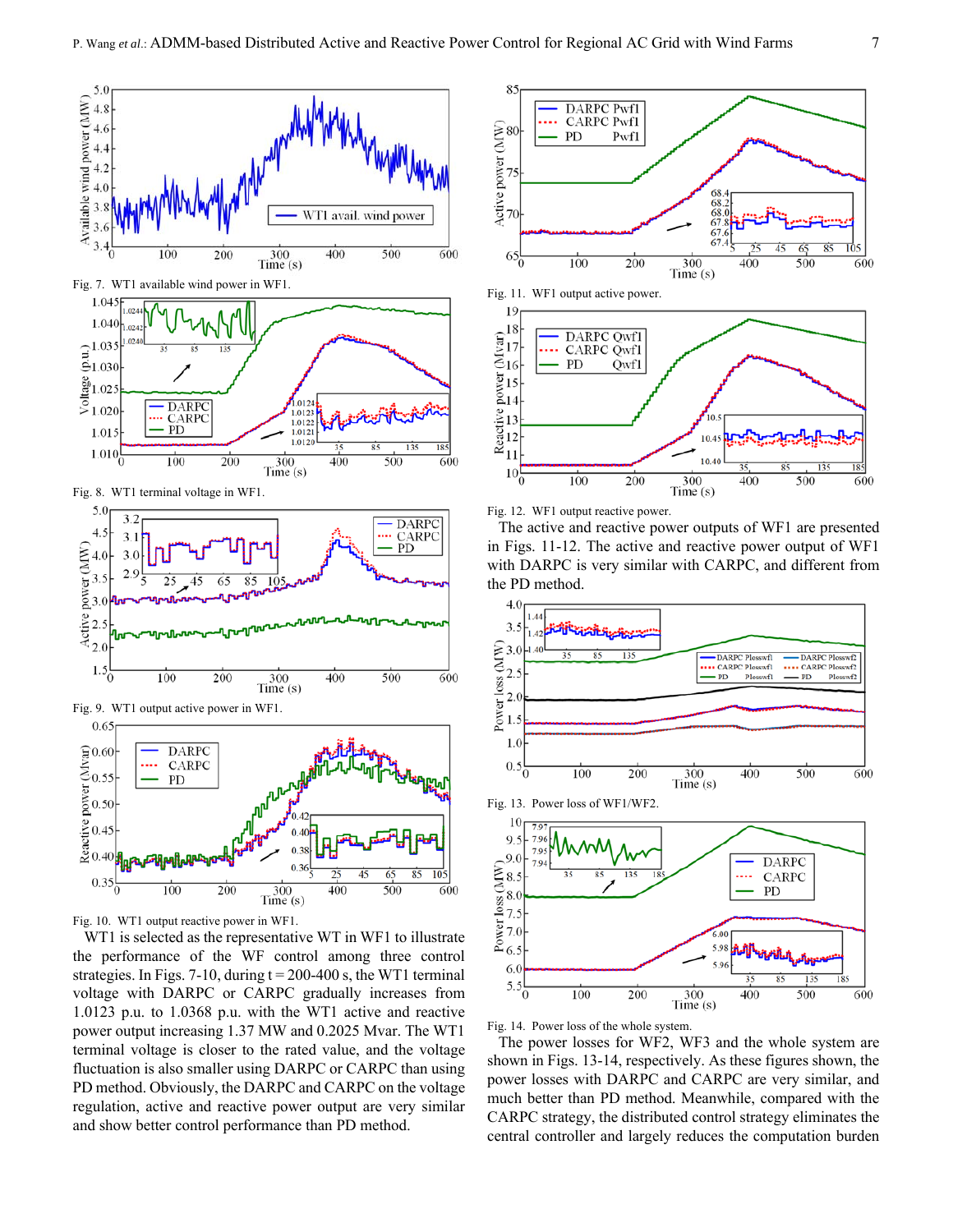and communication cost. Moreover, since each WF controller only exchanges the very little boundary information with the TS controller, the protection of information and data privacy is evidently improved.

Figures 15-17 show the convergence performance of the system. The boundary information of the active and reactive power outputs of WF1 and WF2 are selected to illustrate the results. The TS and WF optimization variables with the active power output for WF1 and WF2 converge to the same value and keep steady after 13 iterations. The convergence performance is acceptance. As Fig. 17 shown, the TS and WF optimization variables with the reactive power output for WF1 and WF2 converge to 10.46 Mvar and 14.08 Mvar in 13 iterations, which shows the excellent convergence performance.



Fig. 15. Convergence performance of active power output of WF1. (t=20s)





Fig. 16. Convergence performance of active power output of WF2. (t=20s)

Fig. 17. Convergence performance of reactive power output of WFs. (t=20s)

#### VII. CONCLUSION

In this paper, the DARPC strategy based on the ADMM is proposed for the regional AC TS with WFs. The SDP relaxation with Schur's complement and branch flow model are adopted to address the nonconvexity and nonlinearity issues of the global optimal power distribution in the coupled TS and WFs. The ADMM is applied to decompose the large-scale strongly coupled optimization problem without loss of global optimality. The computation burden can be largely reduced with the DARPC strategy. Furthermore, the TS and WF controllers process in parallel only with the limited boundary information exchange, which improves information privacy of the whole system. As verified by the case studies, the proposed DARPC strategy can achieve the optimal power distribution among the WFs to minimize the power losses of the TS while minimizing the voltage deviation of the terminal buses as well as the power losses of the WF collection system.

#### **REFERENCES**

- [1] Y. Guo, H. Gao, Q. Wu *et al*., "Enhanced voltage control of VSC-HVDCconnected offshore wind farms based on model predictive control," *IEEE Transactions on Sustainable Energy*, vol. 9, no. 1, pp. 474-487, Jan. 2018.
- [2] S. Huang, P. Li, Q. Wu *et al*., "ADMM-based distributed optimal reactive power control for loss minimization of DFIG-based wind farms," *International Journal of Electrical Power and Energy Systems*, vol. 118, Jun. 2020.
- [3] A. Rabiee and A. Soroudi, "Stochastic multiperiod OPF model of power systems with HVDC-connected intermittent wind power generation," *IEEE Transactions on Power Delivery*, vol. 29, no. 1, pp. 336-344, Feb. 2014.
- [4] A. Panda and M. Tripathy, "Optimal power flow solution of wind integrated power system using modified bacteria foraging algorithm," *International Journal of Electrical Power and Energy Systems*, vol. 54, no. 1, pp. 306-314, Jan. 2014.
- [5] L. Xie, H. D. Chiang, and S. H. Li, "Optimal power flow calculation of power system with wind farms," in *Proceedings of 2011 IEEE PES General Meeting*, Detroit, USA, Jul. 2011, pp. 1-6.
- [6] M. B. Wafaa and L. A. Dessaint, "Multi-objective stochastic optimal power flow considering voltage stability and demand response with significant wind penetration," *IET Generation, Transmission & Distribution*, vol. 11, no. 14, pp. 3499-3509, Sept. 2017.
- [7] S. M. Mohseni-Bonab, A. Rabiee, and B. Mohammadi-Ivatloo, "Voltage stability constrained multi-objective optimal reactive power dispatch under load and wind power uncertainties: A stochastic approach," *Renewable Energy*, vol. 85, pp. 598-609, Jan. 2016.
- [8] S. Huang, Y. Gong, Q. Wu *et al*., "Two-tier combined active and reactive power control for VSC-HVDC connected large-scale wind farm cluster based on ADMM," *IET Renewable Power Generation*, vol. 14, no. 8, pp.1379-1386, Jun. 2020.
- [9] P. Hou, W. Hu, B. Zhang *et al*., "Optimised power dispatch strategy for offshore wind farms," *IET Renewable Power Generation*, vol. 10, no. 3, pp. 399-409, Mar. 2016.
- [10] S. Huang, Q. Wu, Y. Guo *et al*., "Hierarchical active power control of DFIG-based wind farm with distributed energy storage systems based on ADMM," *IEEE Transactions on Sustainable Energy*, vol. 113, no. 3, pp. 154-163, Jul. 2020.
- [11] B. Zhang, P. Hou, W. Hu *et al*., "A reactive power dispatch strategy with loss minimization for a DFIG-based wind farm," *IEEE Transactions on Sustainable Energy,* vol. 7, no. 3, pp. 914-923, Jul. 2016.
- [12] S. Huang, Q. Wu, Y. Guo *et al*., "Distributed voltage control based on ADMM for large-scale wind farm cluster connected to VSC-HVDC," *IEEE Transactions on Sustainable Energy*, vol. 11, no. 2, pp. 584-594, Apr. 2020.
- [13] Y. Guo, H. Gao, H. Xing *et al*., "Decentralized coordinated voltage control for VSC-HVDC connected wind farms based on ADMM," *IEEE Transactions on Sustainable Energy*, vol. 10, no. 2, pp. 800-810, Apr. 2019.
- [14] S. Huang, Q. Wu, W. Bao *et al*., "Hierarchical optimal control for synthetic inertial response of wind farm based on ADMM," *IEEE Transactions on Sustainable Energy*, doi: 10.1109/TSTE.2019.2963549.
- [15] D. Xu, Q. Wu, B. Zhou *et al*., "Distributed multi-energy operation of coupled electricity, heating and natural gas networks," *IEEE Transactions on Sustainable Energy*, doi: 10.1109/TSTE.2019.2961432.